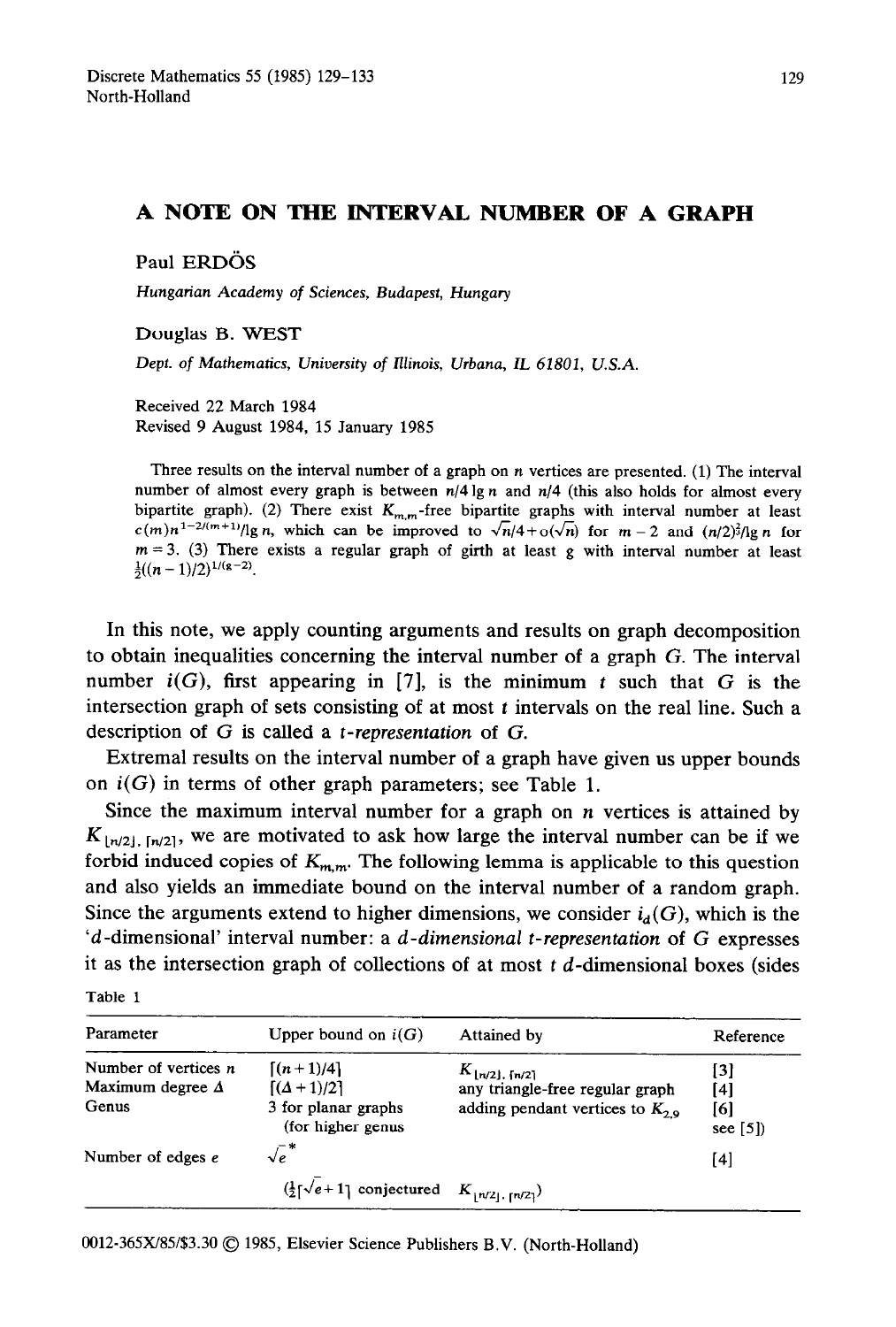parallel to axes), and  $i_d(G)$  is the minimum t such that G has a d-dimensional  $t$ -representation. See [5, 8] for further-discussion of this generalized parameter.

All logarithms are taken with base 2. A property holds for almost every *graph* if its probability goes to 1 as *n* goes to  $\infty$  in the probability spaces defined for each *n* by letting the  $2^{(\frac{n}{2})}$  labeled graphs on *n* vertices be equally likely.

**Lemma 1.** *For fixed* t *and d, the* logarithm of *the* total number of graphs with  $i_d(G) \leq t$  is bounded by a function asymptotic to  $(2nt+\frac{1}{2})d \lg n - (n-\frac{1}{2})d \lg(4\pi t)$ . *For triangle-free graphs and*  $d = 1$ *, the corresponding bound is nt*  $\lg n + O(nt)$ *.* 

**Proof.** In each dimension, we count the possible arrangements of t intervals per vertex. A representation is determined by the ordering of the endpoints of the intervals. We may assume the endpoints of the intervals are distinct. The representation is then determined by assigning *2t* of the sequence of *2nt* endpoints to each vertex. This can be done in  $\left(2t, \ldots, 2t\right)$  ways. Counting the trepresentations certainly overcounts the graphs. In *d* dimensions, we use the dth power of this. Using Stirling's approximation, the logarithm of this is asymptotic to  $(2nt+\frac{1}{2})d \lg n - (n-\frac{1}{2})d \lg(4\pi t)$ .

The argument for triangle-free graphs is somewhat more delicate:Intervals for three distinct vertices cannot intersect, which greatly restricts the possible trepresentations. To obtain an upper bound, consider the length of the intervals, where we have assumed the endpoints lie at  $x = 1, 2, \ldots, 2nt$ . Since the 'depth' of the representation is at most 2 and there must always be a unit lost between the end of an interval and the start of another, the total length of intervals is at most *3nt -2.* Representations with shorter total length can be obtained from these by shrinking intervals, so we need only count representations with maximum total length.

Let  $v_i$  be the *j*th interval assigned to vertex v. The number of ways to distribute the total length among the  $v_i$ , for all j and v, is  $\binom{3(n+1)}{n+1}$ . Since  $v_1$  appears before  $v_2$ , etc., the entire representation is now determined by specifying the order of the left endpoints, i.e., an arrangement of  $t$  copies of each  $v$ . When one interval ends, the interval to start at the next point is specified by this ordering. There are  $\binom{m}{k}$ such orderings. Many of these orderings give rise to non-representations, but at least this gives an upper bound. The logarithm of this bound  $\binom{3(n+1)}{n+1}\binom{n!}{t, \dots, t}$  is asymptotic to *nt* lg  $n + O(nt)$ . As before, the number of graphs allowed is at most the number of legal *t*-representations.  $\Box$ 

**Theorem 1.** Almost every graph G has  $i(G) \ge n/4 \lg n$ . More generally, for fixed d *almost every graph has*  $i_d(G) \ge n/4d \lg n$ . The lower bound of  $n/4 \lg n$  also holds *asymptotically for the interval number of almost every bipartite graph.* 

**Proof.** Let  $t = n/4d \lg n$ . From Lemma 1, the logarithm of the number of graphs on *n* vertices with  $i_d(G) \le t$  is bounded by  $n^2/2 - nd \lg n + O(n \lg \lg n)$ . The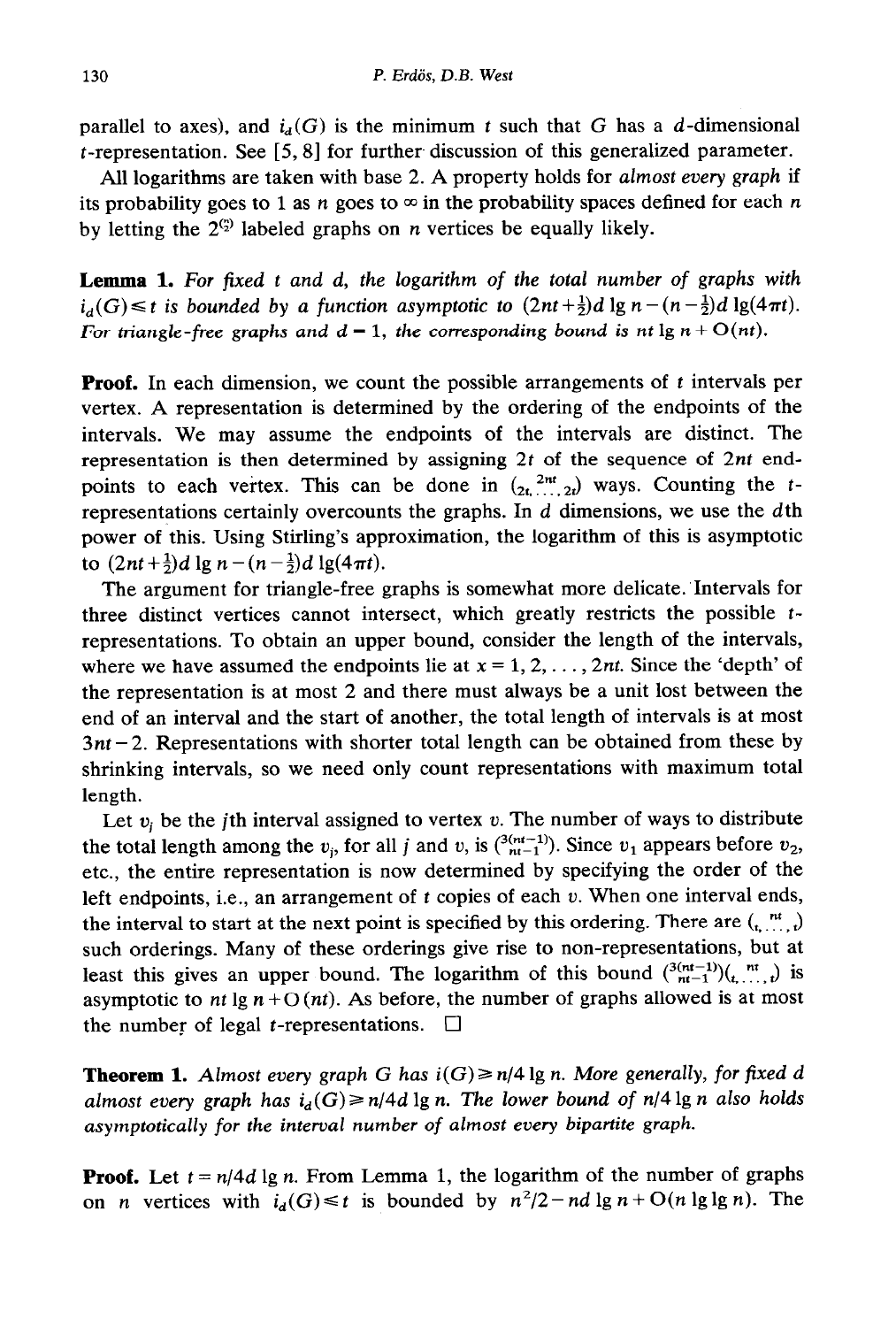logarithm of the total number of graphs is  $\binom{n}{2}$ . The number of graphs grows exponentially faster than the number with  $i_d(G) \le t$ , so almost all graphs have  $i_{d}(G) > t$ .

The same argument works with random bipartite graphs when  $d = 1$ . Given a partition of the vertices into two equal-sized parts, the logarithm of the number of bipartite graphs that can be formed is  $n^2/4$ . Considering all bipartite graphs adds only a linear term to this logarithm. By Lemma 1 and the same rate-of-growth argument as before, if  $t = (1 - \varepsilon)n/4 \lg n$ , where  $\varepsilon > 1/\lg n$ , then almost every bipartite graph has  $i(G) \ge r$ .  $\Box$ 

Scheinerman [5] used a less detailed version of the first counting argument in Lemma 1 to show that  $i_d(G)$  is unbounded. If t grows faster than  $n/4 \lg n$ , then there are many more  $t$ -representations on  $n$  vertices than there are labeled graphs, according to this count. Hence an upper bound on  $i(G)$  can be given if almost every graph has not too many t-representations. More precisely, let  $t = (1 + \varepsilon)n/4 \lg n$ . If almost every graph has at most  $\varepsilon n^2/2$  *t*-representations, then  $i(G) \leq t$  for almost every graph. If almost every graph has at most  $(2c - 1)nd \lg n$ *t*-representations, then  $i(G) \leq c + n/4 \lg n$  for almost every graph.

The edge bound on interval number suggests a more direct approach to an  $O(n/\lg n)$  upper bound. We need only show that almost every graph has cliques that cover almost all the edges but do not use any vertex too many times. More precisely, if a set of cliques in which each vertex appears at most  $c<sub>1</sub>n/lg n$  times covers all but  $(c_2n/\lg n)^2$  edges in G, then  $i(G) \leq (c_1+c_2)n/\lg n$ , by the bound  $i(G) \leq \sqrt{e}$  in [4].

Next we apply Lemma 1 to the interval number of  $K_{m,m}$ -free bipartite graphs. The most interesting case is  $m = 2$ ,  $d = 1$ . It is known that a graph with no induced 4-cycle has at most  $\sqrt{n(n-1)/2} + n/2$  edges (see [1, p. 310]). The edge bound thus yields an upper bound of  $O(n^{\frac{3}{4}})$  for the interval number of such graphs, noticeably smaller than the bound for arbitrary graphs. However, we can show only the existence of  $K_{2,2}$ -free bipartite graphs with  $i(G) > n^{\frac{1}{2}}$ .

**Theorem 2.** *There exist*  $K_{m,m}$ -free bipartite graphs with interval number at least  $t \ge (1 - 1/(m!)^2)(n/2)^{1-2/(m+1)}/4d \lg n$  plus lower-order terms. This can be improved *to*  $\sqrt{n}/4$  +  $O(\sqrt{n})$  *for*  $m = 2$  *and*  $(n/2)^{\frac{2}{3}}/4d$  lg *n for*  $m = 3$  *and certain values of n. For*  $d = 1$  *and*  $m \ge 3$ , these bounds can be improved by a factor of 2.

**Proof.** Let  $z(n, m)$  be the largest number of edges in a  $K_{m,m}$ -free bipartite graph with  $n/2$  points in each part, and let t be the maximum of  $i_d(G)$  over all *K*<sub>*m,m</sub>*-free bipartite graphs. It is known that  $z(n, m) \ge |(1 - 1/(m!)^2)(n/2)^{2-2/(m+1)}|$ </sub> (see [1, p. 316]). The extremal graph has  $2^{z(n,m)}$  subgraphs, each of which is  $K_{m,m}$ -free. By Lemma 1, we must have 2ntd  $\lg n \geq z(n, m)$ . Thus  $t \geq$  $(1-1/(m!)^2)(n/2)^{1-2/(m+1)}/4d$  lg n plus lower-order terms. The same argument can be applied to get lower bounds on the maximum interval number of  $K_{s,t}$ -free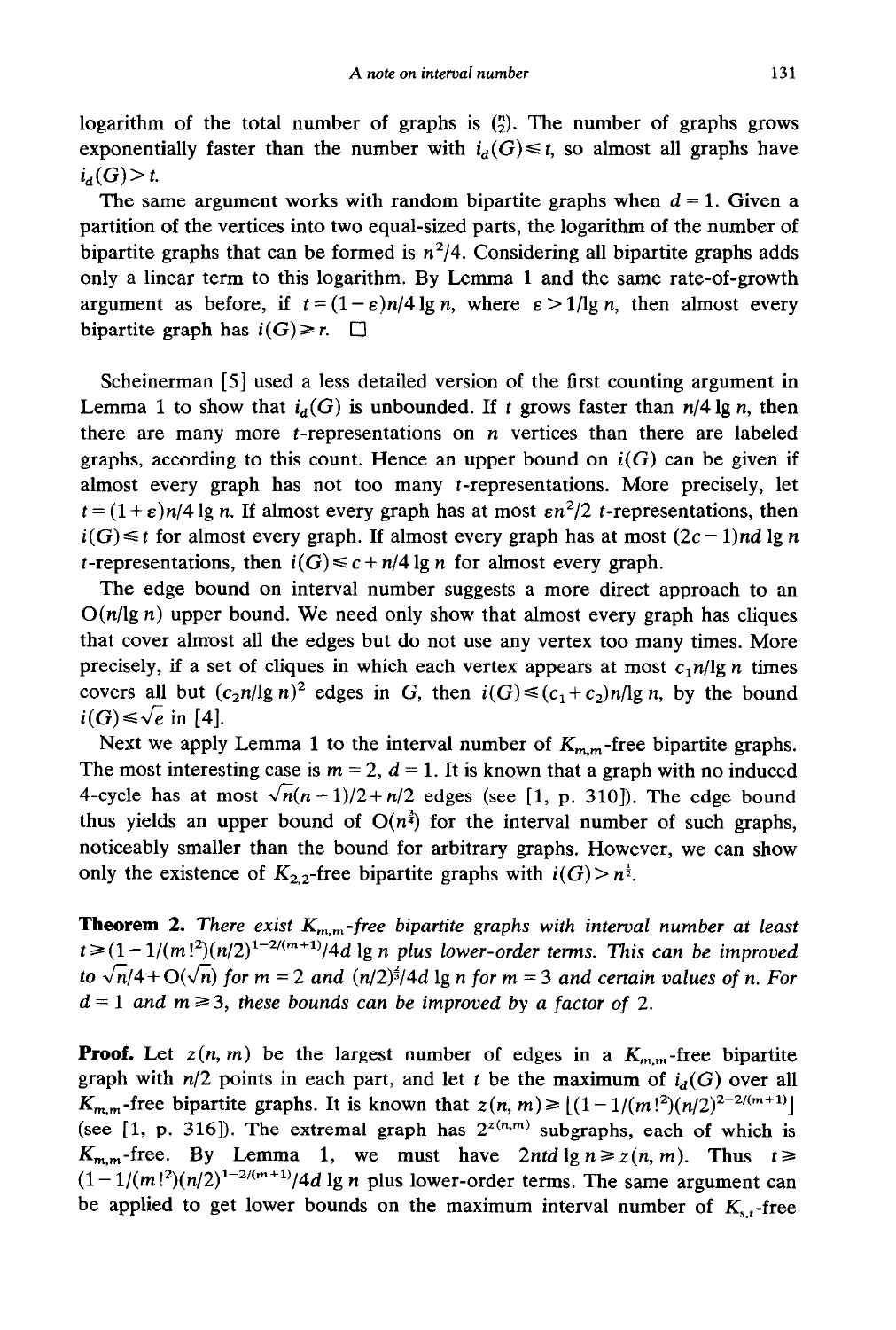bipartite graphs. The bound for  $m = 3$  follows from a better bound for  $z(n, 3)$ . When  $n/2$  is the cube of an odd prime,  $z(n, 3) \ge (n/2)^{\frac{5}{3}}$  (see [1, p 314]). If  $d = 1$ , we can use the triangle-free version of Lemma 1 to save a factor of 2.

For  $m = 2$  and  $d = 1$ , the most interesting case, we can do better than this argument. Asymptotically,  $z(n, 2)$  is about  $(n/2)^{\frac{3}{2}}$ , which would yield a lower bound of  $\sqrt{(n/2)}/2d \lg n + O(n^{\frac{1}{3}})$  for  $m = 2$  for the maximum d-dimensional interval number on  $K_{2,2}$ -free bipartite graphs. When  $d = 1$ , we can dispose of the lg n factor.

It is easy to see that the interval number of a union of graphs is at most the sum of the interval numbers of the graphs united, by using optimal representations for each. Thus, for any decomposition of the edges of  $K_{\lfloor n/2 \rfloor, \lceil n/2 \rceil}$  into *k* graphs, one of them must have interval number at least  $(n+1)/4k$ . We can show there is a decomposition of  $K_{\lfloor n/2 \rfloor, \lceil n/2 \rceil}$  into a small number of  $K_{m,m}$ -free graphs by obtaining a lower bound on the k-color Ramsey number of  $K_{m,m}$ . If  $r_k(K_{m,m}) > f(k)$ , then  $K_n$ , and with it  $K_{\lfloor n/2 \rfloor, \lceil n/2 \rceil}$ , can be decomposed into  $f^{-1}(n) K_{m,m}$ -free graphs.

Graham and Chung [2] showed that  $r_k(K_{s,t}) > (2/e^2)mk^{m/2}$ . This guarantees a  $K_{m,m}$ -free bipartite graph with interval number at least  $n^{1-2/m}/4$ , which is not as good as the result above. However, they conjectured that  $r_k(K_{s,t})$  $(t-1)k^s + o(k^s)$  for  $t \ge s \ge 2$ , which would produce a  $K_{st}$ -free graph with interval number at least  $n^{1-1/s}(t-1)^{1/s}/4 + o(n^{1-1/s})$ . This result would be uniformly better that that above. For  $m = 2$ , the result is available; Graham and Chung showed  $r_k(K_{2,2}) > k^2 - k + 1$  when  $k-1$  is a prime power. By considering the next prime power, we get  $r_k(K_{2,2}) > k^2 + o(k^2)$ . Inverting this yields the existence of a  $K_{2,2}$ free graph with interval number  $\sqrt{n}/4 + o(\sqrt{n})$ . Of course, better bounds for all *m* would be obtained by using lower bounds on the k-color *bipartite* Ramsey numbers for  $K_{s,t}$ , when such become available.  $\square$ 

Finally, we consider bounds on the maximum interval number for another way of forbidding the 4-cycles that are so prevalent in  $K_{L_{\text{total}}(m/2)}$ , namely increasing the girth. Consider graphs on  $n$  vertices with girth at least  $g$ . We obtain the result below, but setting  $g = 4$  shows that it is not best possible.

**Theorem 3.** *Among the regular graphs on n vertices wirh girth at least g, there exists a* graph with interval number at least  $\frac{1}{2}((n-1)/2)^{1/(g-2)}$ .

**Proof.** In  $\begin{bmatrix} 1 \end{bmatrix}$ , Bollobas summarizes results on the minimum number of vertices in a graph with girth g and minimum degree  $\delta$ . One such result is particularly applicable here. If  $m \geq [(d-1)^{g-1}-1]/(d-2)$ , then there exists a d-regular graph on 2m vertices with girth at least g. If  $g \ge 4$ , the interval number of such a graph is exactly  $\left[\frac{d+1}{2}\right]$  [4]. Setting  $n = 2m$  and inverting this relationship as in the proof of Theorem 2 yields the result claimed.  $\square$